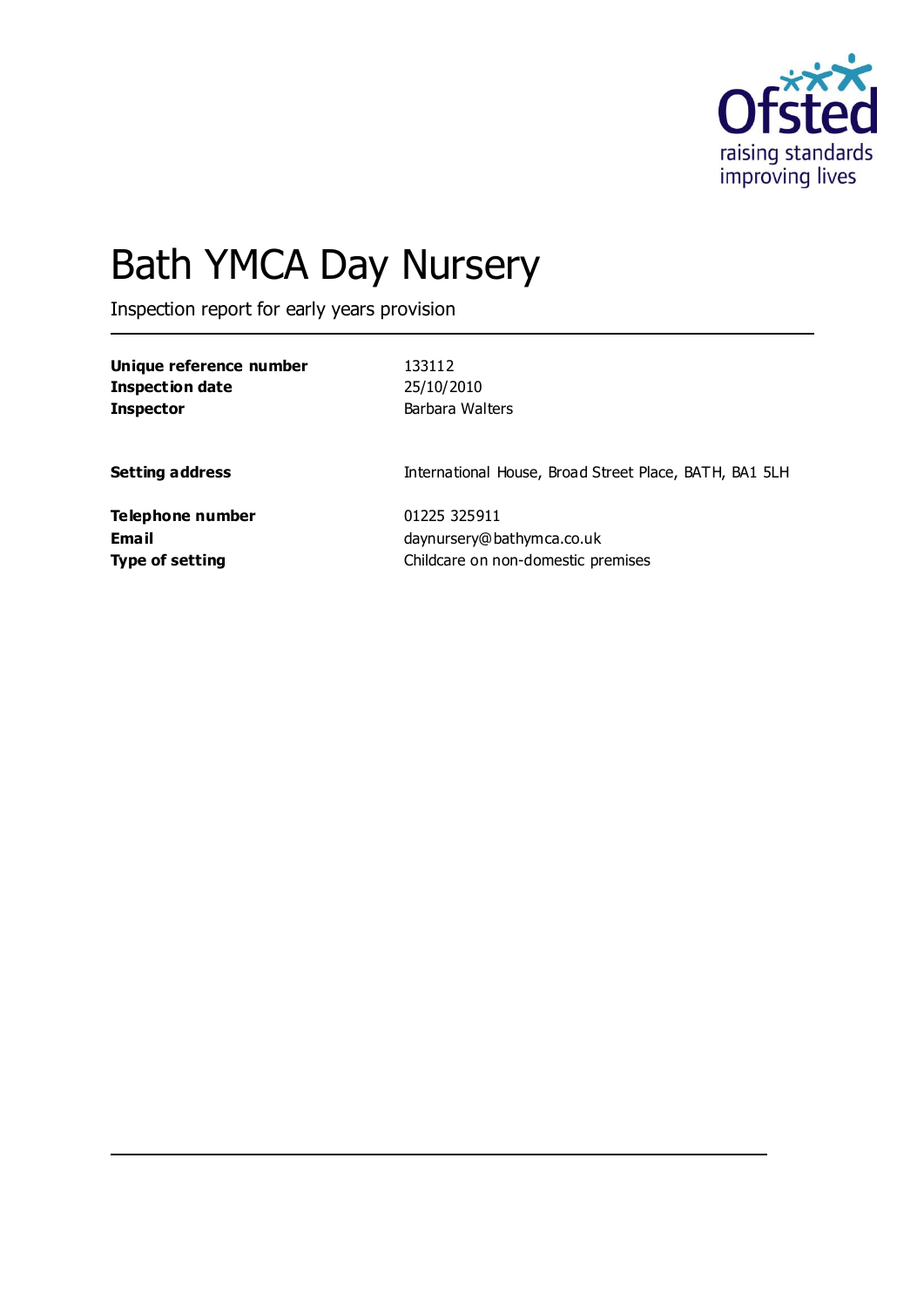The Office for Standards in Education, Children's Services and Skills (Ofsted) regulates and inspects to achieve excellence in the care of children and young people, and in education and skills for learners of all ages. It regulates and inspects childcare and children's social care, and inspects the Children and Family Court Advisory Support Service (Cafcass), schools, colleges, initial teacher training, work-based learning and skills training, adult and community learning, and education and training in prisons and other secure establishments. It assesses council children's services, and inspects services for looked after children, safeguarding and child protection.

If you would like a copy of this document in a different format, such as large print or Braille, please telephone 0300 123 1231, or email enquiries@ofsted.gov.uk.

You may copy all or parts of this document for non-commercial educational purposes, as long as you give details of the source and date of publication and do not alter the information in any way.

T: 0300 123 1231 Textphone: 0161 618 8524 E: enquiries@ofsted.gov.uk W: [www.ofsted.gov.uk](http://www.ofsted.gov.uk/)

© Crown copyright 2010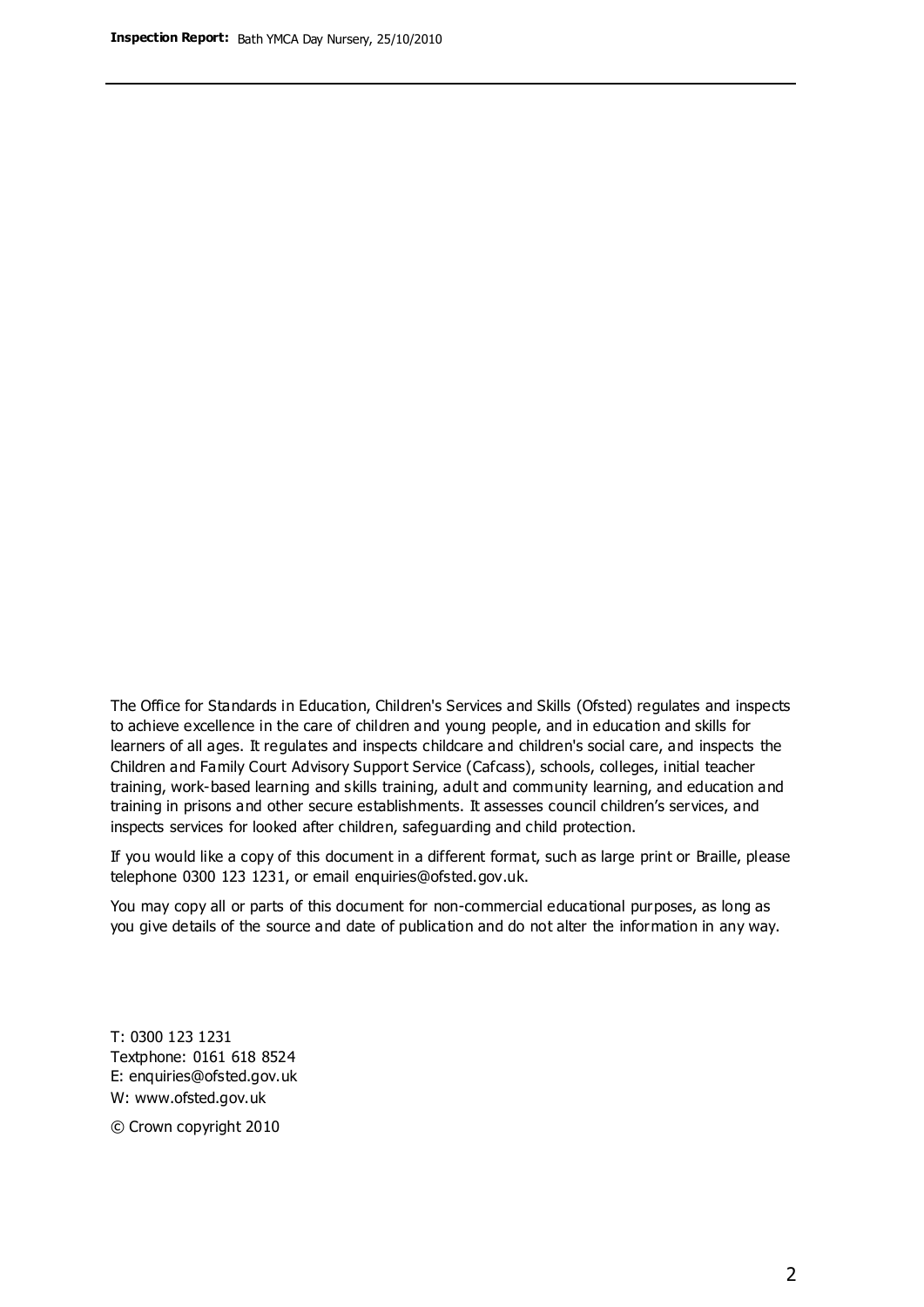### **Introduction**

This inspection was carried out by Ofsted under Sections 49 and 50 of the Childcare Act 2006 on the quality and standards of the registered early years provision. 'Early years provision' refers to provision regulated by Ofsted for children from birth to 31 August following their fifth birthday (the early years age group). The registered person must ensure that this provision complies with the statutory framework for children's learning, development and welfare, known as the *Early* Years Foundation Stage.

The provider must provide a copy of this report to all parents with children at the setting where reasonably practicable. The provider must provide a copy of the report to any other person who asks for one, but may charge a fee for this service (The Childcare (Inspection) Regulations 2008 regulations 9 and 10).

The setting also makes provision for children older than the early years age group which is registered on the voluntary and/or compulsory part(s) of the Childcare Register. This report does not include an evaluation of that provision, but a comment about compliance with the requirements of the Childcare Register is included in Annex B.

Please see our website for more information about each childcare provider. We publish inspection reports, conditions of registration and details of complaints we receive where we or the provider take action to meet the requirements of registration.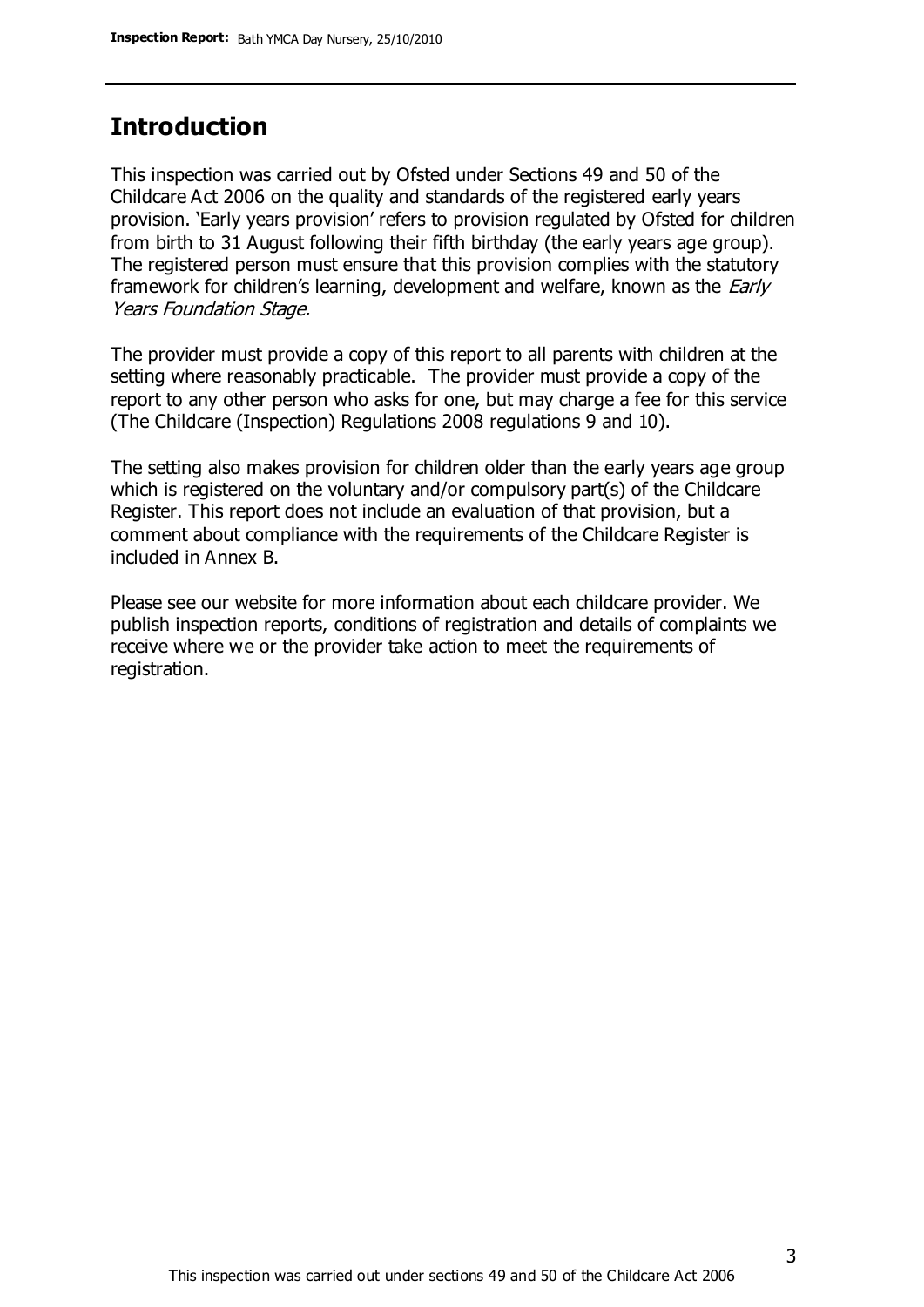### **Description of the setting**

The Bath YMCA Day Nursery is a city centre nursery and is sited within the main Bath YMCA building. The nursery opened in 1988 and is registered for full day care for a maximum of 26 children under the age of five years, with a maximum of six children aged between 18 months and two years. Sessions are from 8.30am to 5.30pm, Monday to Friday all year round, excluding bank holidays and certain days between Christmas and New Year. There are different sessions available throughout the day. The nursery serves families from the city and those coming to work in Bath. This provision is registered by Ofsted on the Early Years Register and on the compulsory and voluntary part of the Childcare Register.

The nursery has sole use of its self contained rooms and uses the gym hall within the building for physical play sessions. Meals and food are provided by the on-site restaurant kitchen. There is an enclosed outside play space with paved and safety surfaces of which the nursery has sole use. There are currently 38 children on roll of whom 21 three and four-year-olds receive the nursery education grant. The setting supports children with special educational needs and/or disabilities and English as an additional language.

There are six members of staff working with the children, four of whom are qualified to a level three qualification in childcare and education. The nursery is supported by the Early Years Development and Childcare Partnership.

### **The overall effectiveness of the early years provision**

Overall the quality of the provision is good.

Staff are sensitive to children's individual needs and work well together to provide an inclusive and supportive environment. Children are happy and motivated and make good progress in their learning and development. Strong partnerships with parents and other agencies ensure that information is effectively shared to promote children's well-being. The manager and staff work consistently towards constant improvement of the setting and are very clear about the way forward to further promote outcomes for children.

### **What steps need to be taken to improve provision further?**

To further improve the early years provision the registered person should:

• ensure staff consistently support children's growing independence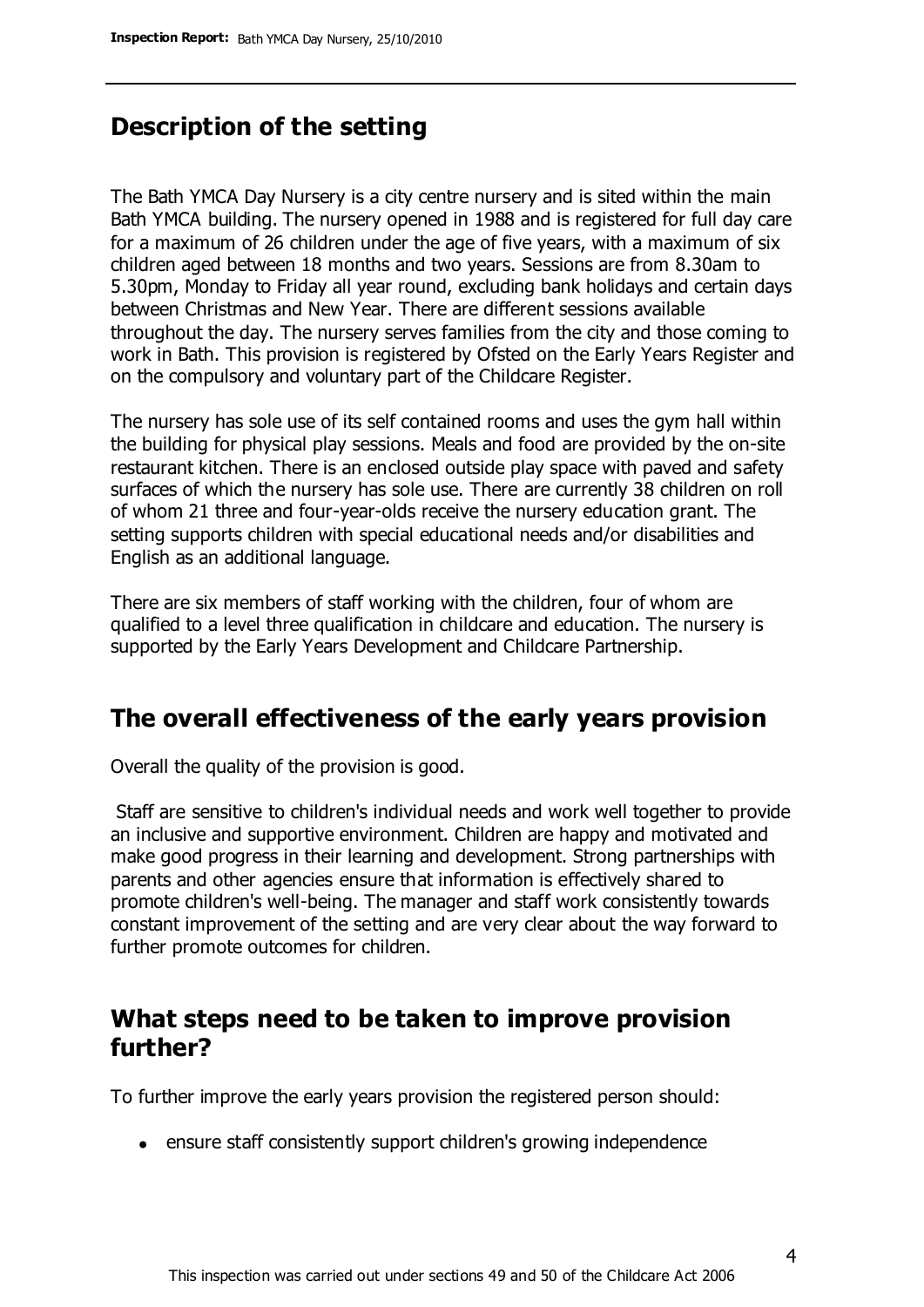### **The effectiveness of leadership and management of the early years provision**

Staff clearly understand their role and responsibilities in protecting children and demonstrate a high commitment to ensuring that children are their first priority and their welfare is fully promoted. All staff and volunteers have up-to-date checks and systems are in place so that children are continuously supervised. Effective risk assessments contribute to children's continuing safety and staff take steps to minimise any risks through daily checks and prompt maintenance of the areas children use. Children have safe access to a wide range of interesting resources appropriate for their age. Space is used well so that children can explore and move freely and help themselves to a wide range of stimulating toys and equipment, both in and out of doors. Children are fully protected as staff have a clear and confident understanding of child protection and what they would do in the event of a concern about a child in their care.

The manager is very effective in reviewing the practice of the setting and has worked hard to identify areas for improvement. For example, she has introduced a system so children are able to contribute to their learning and she has reviewed and changed the layout of the rooms to enhance outcomes for children. Regular meetings provide staff the opportunity to reflect on their childcare and education practices and a commitment to staff development contributes to the common desire for staff to drive improvement. The nursery is successful in providing a service that is inclusive for all children. Children develop a strong sense of belonging and enjoy looking at photographs of their daily activities either from displayed photographs or in their learning profiles. The nursery has set themselves targets to help children with English as an additional language feel more welcome in the nursery and to ensure that their individual needs are fully promoted. Children are beginning to develop a good awareness of people's similarities and differences through visits from parents who share their interests and through tasting foods from different cultures.

Strong relationships with parents contribute significantly to children's well-being in the nursery. Parent's views about their child?s needs and interests are actively sought which ensures that children experience continuity of care and lays the foundation for good relationships with parents. New parents are helped to settle children gradually and to share their preferences for how their child is cared for. Parents report that children thrive at the nursery. Staff are approachable and involve them in contributing to their child's learning and development. The group have developed good links with other settings that children attend and regularly share their individual progress to ensure consistency of care and learning.

### **The quality and standards of the early years provision and outcomes for children**

Children are enthusiastic and confident in the nursery's welcoming environment. Staff find out about children's skills, interests and needs when they first attend and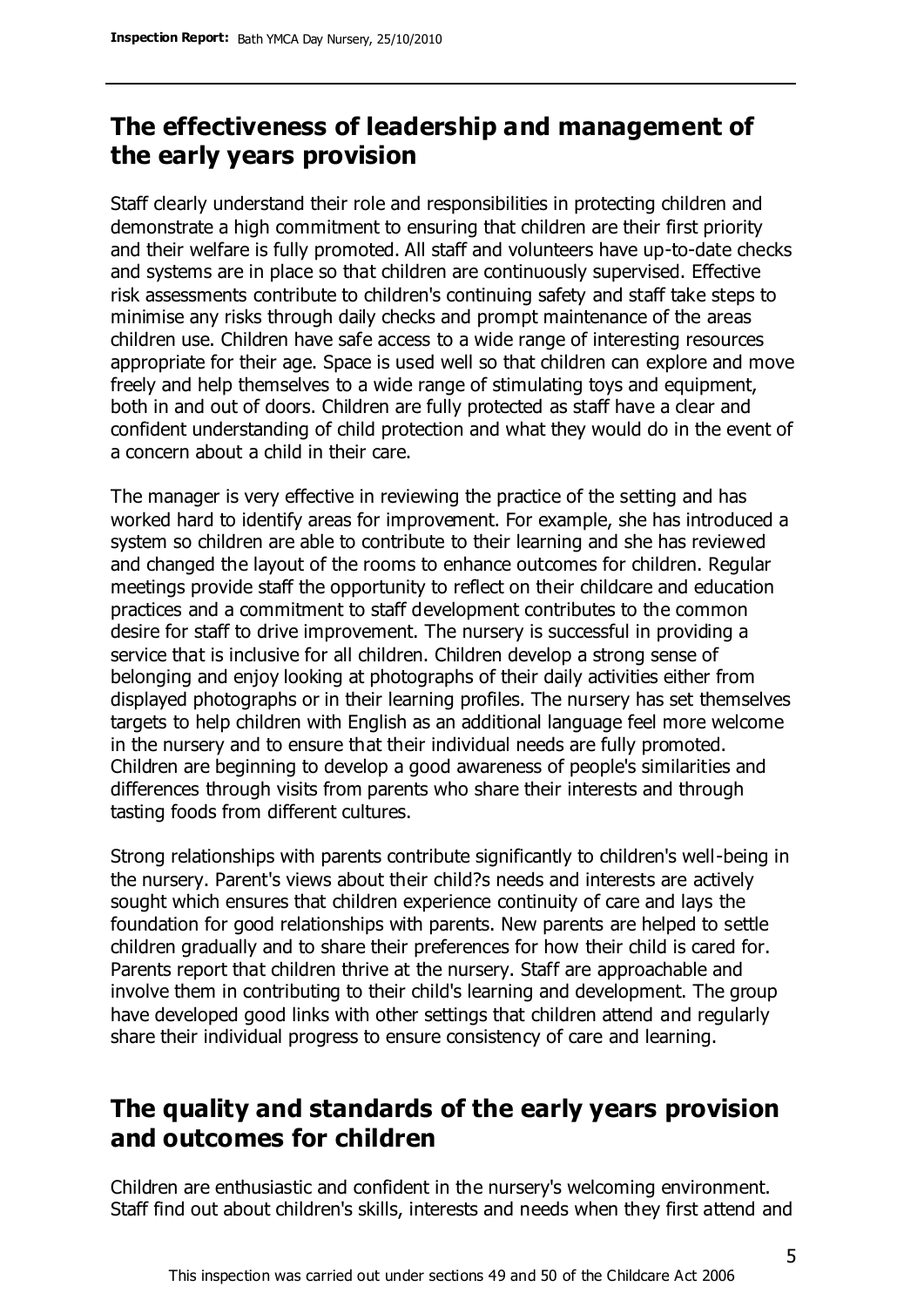build on this information. All children are eager to participate in the activities on offer that are stimulating and suitable for their stage of development. However, staff support is not consistent in fully developing children?s independence. Children's creative skills are well promoted as they experiment with a range of media such as net material, feathers, and glitter wires to design and make their own models. Their imagination is developed as they play with the plastic tiger in the jungle, roaring loudly and stalking the other animals. They concentrate well with the jigsaw puzzles, exploring the shapes and colours to complete the picture. Children's communication skills are well supported as staff skilfully engage them in conversation by asking questions to promote thinking. For example, children discuss the picture in the jigsaw and explain to staff where all the tyres are on the tractor. Staff are effectively skilled and use their understanding of how children learn to provide good quality care and education. They have a good understanding of children's achievements across the six areas of learning, based on observation, which clearly identifies the next steps in their learning.

Children develop a good understanding of responsibility by taking it in turns to help prepare the tables at lunch times. Group time further encourages children to listen to others, take turns and share their experiences. Staff guide children to use tools safely, such as scissors and to sit securely on chairs which develops their awareness of person safety. Children are being encouraged to learn about healthy eating as reflected in the variety of foods which they enjoy. Meals are additive free and take into account children's dietary needs which ensures children have a good healthy diet. Close and caring relationships with the staff increase children's confidence and sense of trust and they feel safe and secure.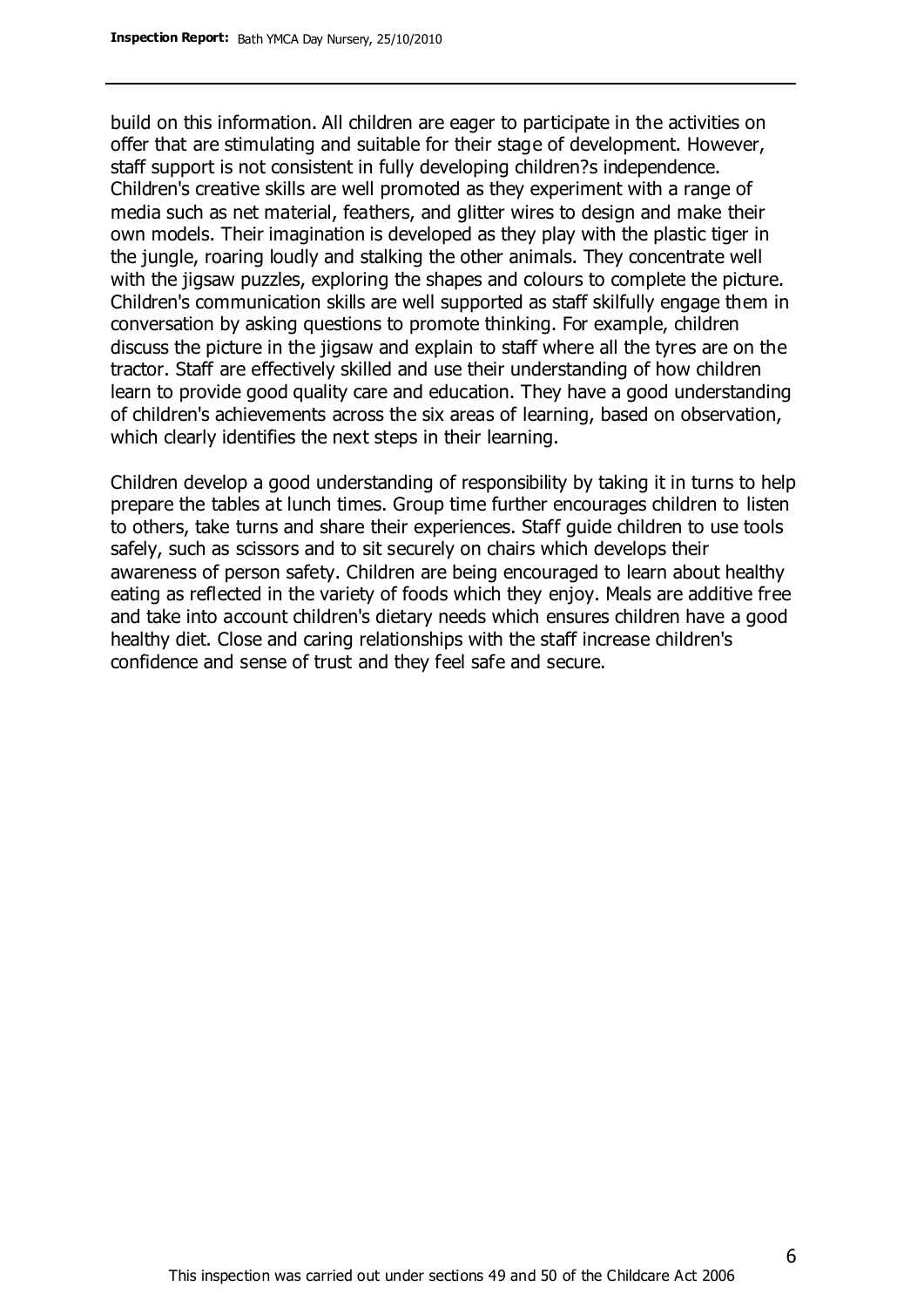### **Annex A: record of inspection judgements**

#### **The key inspection judgements and what they mean**

Grade 1 is Outstanding: this aspect of the provision is of exceptionally high quality Grade 2 is Good: this aspect of the provision is strong Grade 3 is Satisfactory: this aspect of the provision is sound Grade 4 is Inadequate: this aspect of the provision is not good enough

#### **The overall effectiveness of the early years provision**

| How well does the setting meet the needs of the<br>children in the Early Years Foundation Stage? |  |
|--------------------------------------------------------------------------------------------------|--|
| The capacity of the provision to maintain continuous                                             |  |
| improvement                                                                                      |  |

#### **The effectiveness of leadership and management of the early years provision**

| The effectiveness of leadership and management of the             |  |
|-------------------------------------------------------------------|--|
| <b>Early Years Foundation Stage</b>                               |  |
| The effectiveness of leadership and management in embedding       |  |
| ambition and driving improvement                                  |  |
| The effectiveness with which the setting deploys resources        |  |
| The effectiveness with which the setting promotes equality and    |  |
| diversity                                                         |  |
| The effectiveness of safeguarding                                 |  |
| The effectiveness of the setting's self-evaluation, including the |  |
| steps taken to promote improvement                                |  |
| The effectiveness of partnerships                                 |  |
| The effectiveness of the setting's engagement with parents and    |  |
| carers                                                            |  |

#### **The quality of the provision in the Early Years Foundation Stage**

The quality of the provision in the Early Years Foundation Stage  $\vert$  2

### **Outcomes for children in the Early Years Foundation Stage**

| <b>Outcomes for children in the Early Years Foundation</b>    |  |
|---------------------------------------------------------------|--|
| <b>Stage</b>                                                  |  |
| The extent to which children achieve and enjoy their learning |  |
| The extent to which children feel safe                        |  |
| The extent to which children adopt healthy lifestyles         |  |
| The extent to which children make a positive contribution     |  |
| The extent to which children develop skills for the future    |  |

Any complaints about the inspection or report should be made following the procedures set out in the guidance available from Ofsted's website: www.ofsted.gov.uk